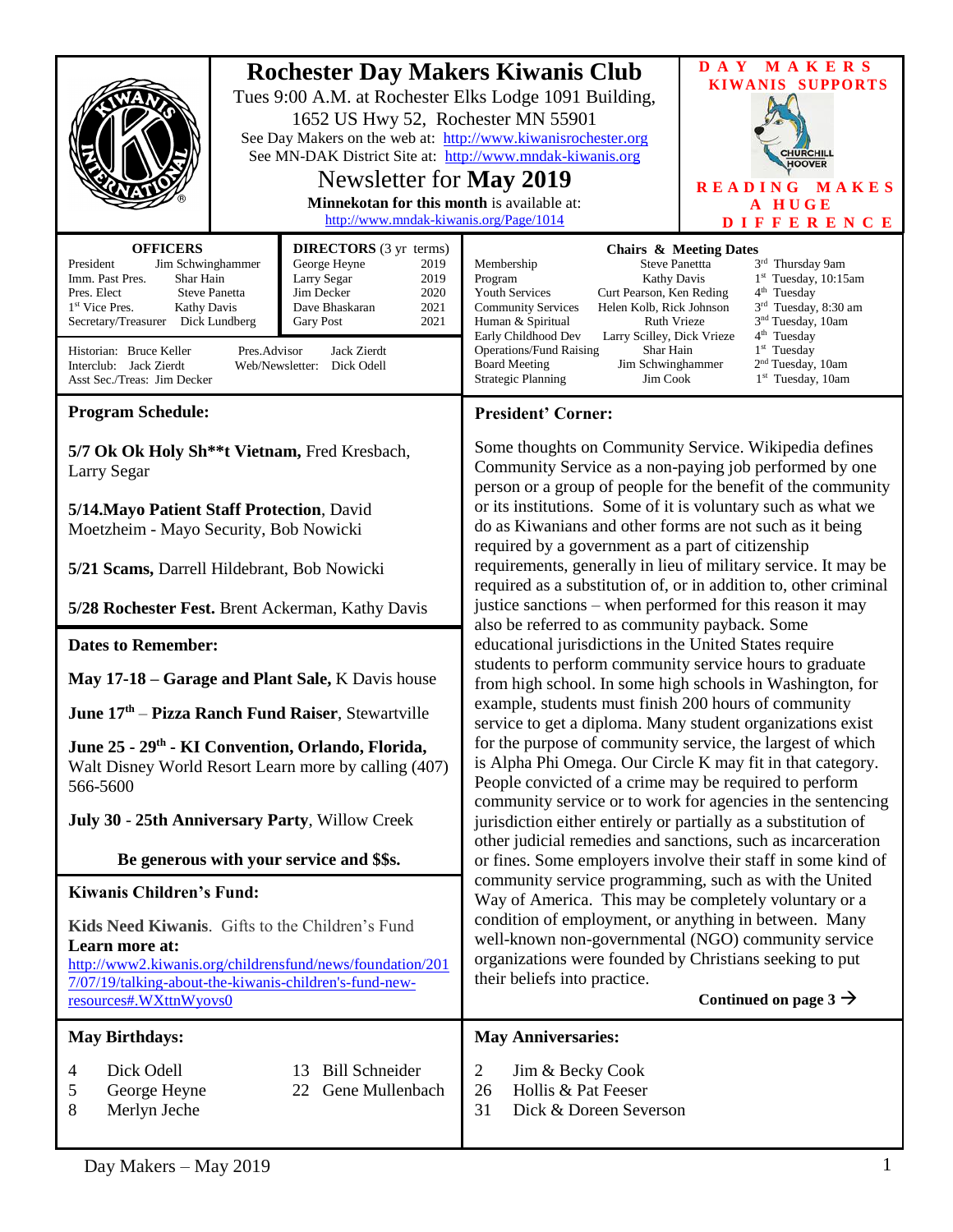| Secretary/Treasurer's Report - 04/09/2019                                                                                                                                                                                                                                                | <b>Secy/Treas Report: (Continued)</b>                                                                                                                                                                                                                                                                                                          |  |
|------------------------------------------------------------------------------------------------------------------------------------------------------------------------------------------------------------------------------------------------------------------------------------------|------------------------------------------------------------------------------------------------------------------------------------------------------------------------------------------------------------------------------------------------------------------------------------------------------------------------------------------------|--|
| <b>Bank Balance 3/31/2019:</b><br>\$16,336.61<br>34.30<br><b>Bike Repair Fund:</b><br>Charitable Account<br>\$5,238.24<br><b>Administrative Fund:</b><br>\$1,973.65<br>\$9,090.42<br>Service Fund:                                                                                       | Membership-The committee now has membership co-<br>chairs, one for retention of current members, and one to<br>focus on recruiting new members.<br>Program-Programs are scheduled through May 24 <sup>th</sup> .                                                                                                                               |  |
| March Service Hour Statistics: 498 hours by 22                                                                                                                                                                                                                                           | <b>Richard E. Lundberg, Secretary</b>                                                                                                                                                                                                                                                                                                          |  |
| members, 44% Participation.                                                                                                                                                                                                                                                              | <b>Food For Kidz:</b><br>April 6 <sup>th</sup> Stewartville Center                                                                                                                                                                                                                                                                             |  |
| <b>March Board Meeting Summary</b><br>The membership committee met with the executives at<br>Shorewood and will meet with them again with a<br>PowerPoint presentation. We may have an off-site club<br>meeting there in May.<br>The board discussed using the clubs K\$ contribution to | Thanks to the generosity of our Day Makers members, we<br>contributed \$2,087.00 to the Food for Kidz program this<br>year.<br>The annual Kiwanis "One Day" Food for KIDZ food<br>packaging last was held on Saturday April 6th in<br>Stewartville, Minnesota. It was another huge success as<br>we packed 164,000 meals of beans and rice for |  |
| cover, or partially cover, our \$580 2018/2019 budget<br>obligation for the Kiwanis Children's Fund. No action<br>was taken.                                                                                                                                                             | distribution to those in Africa that are in need of nutritious<br>meals.<br>Two pallets of the packages (which is 23,760 meals) were                                                                                                                                                                                                           |  |
| The Nominating Committee will meet in the next few<br>weeks to begin selecting nominees for 2019/2020 Club<br>Officers.                                                                                                                                                                  | locally donated to the Channel One Food Shelf.<br>We had a total of 415 volunteers that helped with this<br>project during the day.                                                                                                                                                                                                            |  |
| Jim Decker will head up the Rochester Fest Button<br>Sales again this year. Brent Ackermann is scheduled<br>for a program in May on this year's Rochester Fest.                                                                                                                          | Next year's date is Saturday, April 4,2020. At this event it<br>is hoped that a total of 2 million meals will be surpassed<br>for this multi-year event total.                                                                                                                                                                                 |  |
| The board discussed doing a Reading Oasis at<br>Pinewood School. If approved, funding will have to be                                                                                                                                                                                    | Jack Zierdt,<br>Food For KIDZ Contact<br>Rochester Day Makers Kiwanis Club                                                                                                                                                                                                                                                                     |  |
| in the 2019/2020 budget. Jack Zierdt will contact<br>Scholastic. Space restrictions at the school will have to                                                                                                                                                                           | <b>2018 Hockey Festival:</b>                                                                                                                                                                                                                                                                                                                   |  |
| be taken into account.<br>A Hockey Festival Meeting will be held on Monday<br>April 29 <sup>th</sup> 5:00 pm at Charlie's.                                                                                                                                                               | Eleven Kiwanis Day Makers attended the hockey<br>celebration dinner and Vern Yetzer and Bill Kalmes<br>congratulated the clubs on a successful year of service.                                                                                                                                                                                |  |
| <b>COMMITTEE REPORTS</b>                                                                                                                                                                                                                                                                 | Special thanks to those that worked hard on the ad sales<br>which were up more than \$1500 then last year. Ticket<br>sales were 11% more than last year sales.                                                                                                                                                                                 |  |
| <b>Community Service-</b> Our club missed the Spring<br>American Cancer Society Daffodil Sale the past few<br>years, should we get involved next year? Our club will<br>do Rochester Liter Bit Better on May 2. Volunteer                                                                | This spring we received \$1000 from last year's (2017)<br>funds and we are now expecting $\sim$ \$3000 from the 2018<br>Hockey Festival this year.                                                                                                                                                                                             |  |
| activity at Quarry Hill Park is starting up. Checking on<br>status of Relay for Life.                                                                                                                                                                                                    | Expenses were down \$2000 from last year.                                                                                                                                                                                                                                                                                                      |  |
| Early Childhood Development- Our clubs<br>participation in the School Reading Program continues.<br>We are getting book donations to be given to students<br>for summer reading.                                                                                                         | We are still searching for a "deep pocket" major sponsor<br>so if you have some organization in mind contact Bill or<br>Vern to have a discussion with your contact.<br>Dick Odell                                                                                                                                                             |  |
| Continued next column $\rightarrow$                                                                                                                                                                                                                                                      |                                                                                                                                                                                                                                                                                                                                                |  |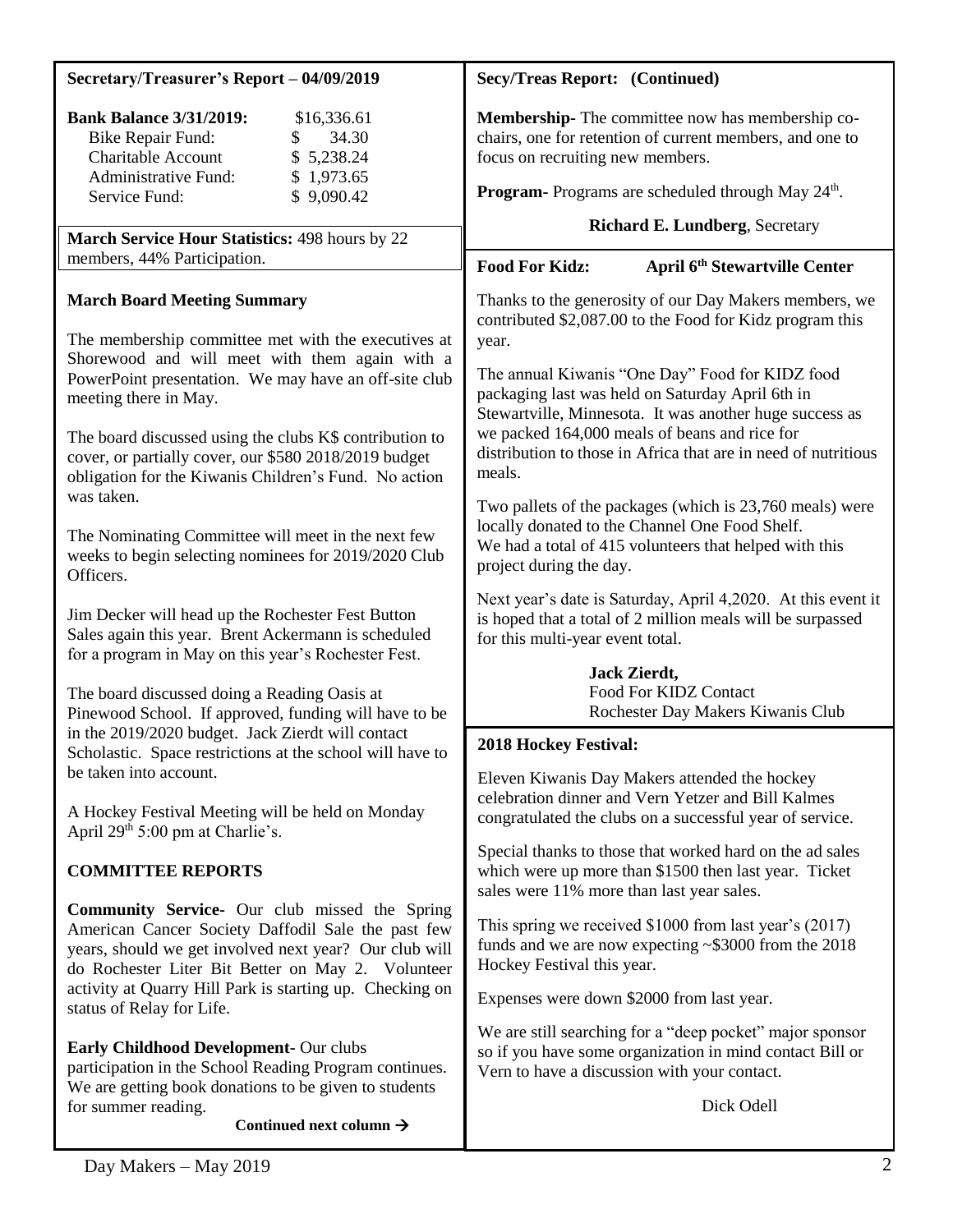**Presidents Corner:** Continued from page 1

Three prominent examples are Samaritan's Purse, Salvation Army, and Habitat for Humanity. Community service also allows those participating to reflect on the difference they are making in society. Some participants of a community service project may find themselves gaining a greater understanding of their roles in the community, as well as the impact of their contributions towards those in need of service. Because community service outlets vary, those who serve are exposed to many different kinds of people, environments, and situations. As pointed out by de Tocqueville, America, in sharp contrast with other developed countries, has had a formidable ability to form associations. Civilians have a unique desire and aptitude to organize themselves apart from government to address the needs in their communities.

 **Jim Schwinghammer**, President 2018-2019

# **Kiwanis Honker's Baseball Dinner/Social**:

Now that spring has arrived, please begin planning to join your fellow Kiwanians and guests to celebrate summer at a Honker's Baseball game on **Friday June 14th** in Rochester. Dinner and social will be from 6:00- 7:30pm – you will be able to enjoy "all you want" of your ball park favorites in the camaraderie of fellow Kiwanis members, families, friends and perspective members. For the entertainment and game, our group will have seats behind home plate in the covered grandstand (with a seat back). First pitch takes place at 7:05pm.

Our tickets are \$20 which includes Dinner, beverages (does not include alcohol), game and entertainment.

**Before May 6th, please send payment for tickets along with your club name and telephone number to:** Rochester Honkers CO: Kayla Piltz, 307 East Center St, Rochester, MN 55904

If you have any questions about the event or submitting payment, you are welcome to contact Randy Schmidt or Kayla Piltz, Rochester Honkers at Cell- 715-829- 1199 Office- 507-289-1170 [kayla@rochesterhonkers.com](mailto:kayla@rochesterhonkers.com)

Randy Schmidt KI Imm. Past Lt. Governor 2018-2019

# **Kiwanis Tax-Aide Thru AARP:**

The AARP Foundation Tax-Aide Program for lower income families provides a great service – enabling them to meet their tax obligations and obtain the maximum refund for which they are eligible. Tax preparation and electronic filing is free. Clients are so grateful for the help and the refunds they receive to help support their family. Because of this, counselors and receptionists or facilitators gain a great deal of satisfaction from their volunteering.

Help is provided at three major sites in Rochester (Salvation Army, 125 Live and Hawthorne Education Center), one in Stewartville and one in Dodge County, and volunteers travel to various senior facilities in Rochester and surrounding communities. Overall this season to-date, assistance was provided to 3762 taxpayers, representing 3253 families.



Wonderful Kiwanians, Dave Alexander, Jim Cook, Shar & Greg Hain, Carolyn & George Heyne, Eric Skuldt and Ella VanLaningham contributed around 2000 hours, including training, and likely impacted at least 300 families.



Contact Ella if you would like to know more about the volunteering opportunities or if you have problems getting an appointment.

**Shar, Jim, Ella, Greg, Carolyn, George and others.**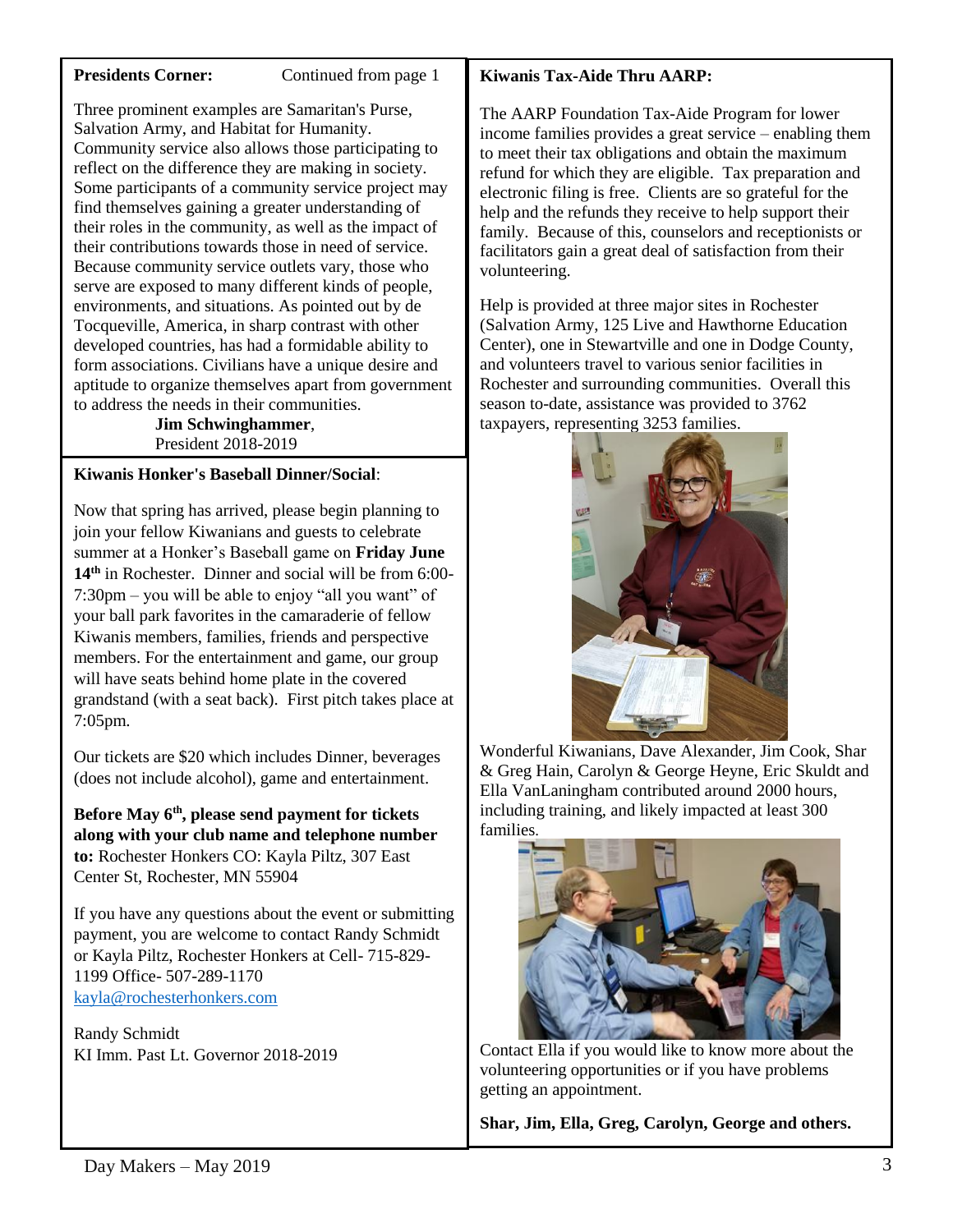## **Reading Program:** Pinewood Elementary

Four of our members (plus one prospective) helping with Kindergarten Support at Pinewood.



Most weeks we help kindergartners two days a week and one day we work with first through fourth grade reading plus second grade penmanship.



A big thanks to 9 of our members who help with this weekly work at Pinewood.



**….… Learn to Read --- Read to Learn …… Dick Vrieze**

## **Reading Program:** Hoover Elementary

Southern Minnesota Initiative Foundation Reading at the Early Childhood Learning Center at Hoover School on April 10, 2019.



Read one-on-one to 118 students and gave each a book of their choice.



Thanks to all of our members who helped with this program this school year. We read and gave 446 books this year. A big thank you from Hoover.

# **Empower**

Dear Kiesuris Day Maters Club. Near Music my have been delivering your Thank you so much in read with our<br>Hime and expertise to read with our time and expertise to have goes students the impact 7<br>for beyond these walls and again

We thank you for being such a We thank you to being such a<br>for our kids! You are Welcome<br>for our kids! You are Welcome<br>Thank Amptime!<br>These Early Learning School<br>For Early Learning School<br>For Early Learning School<br>Dick Vrieze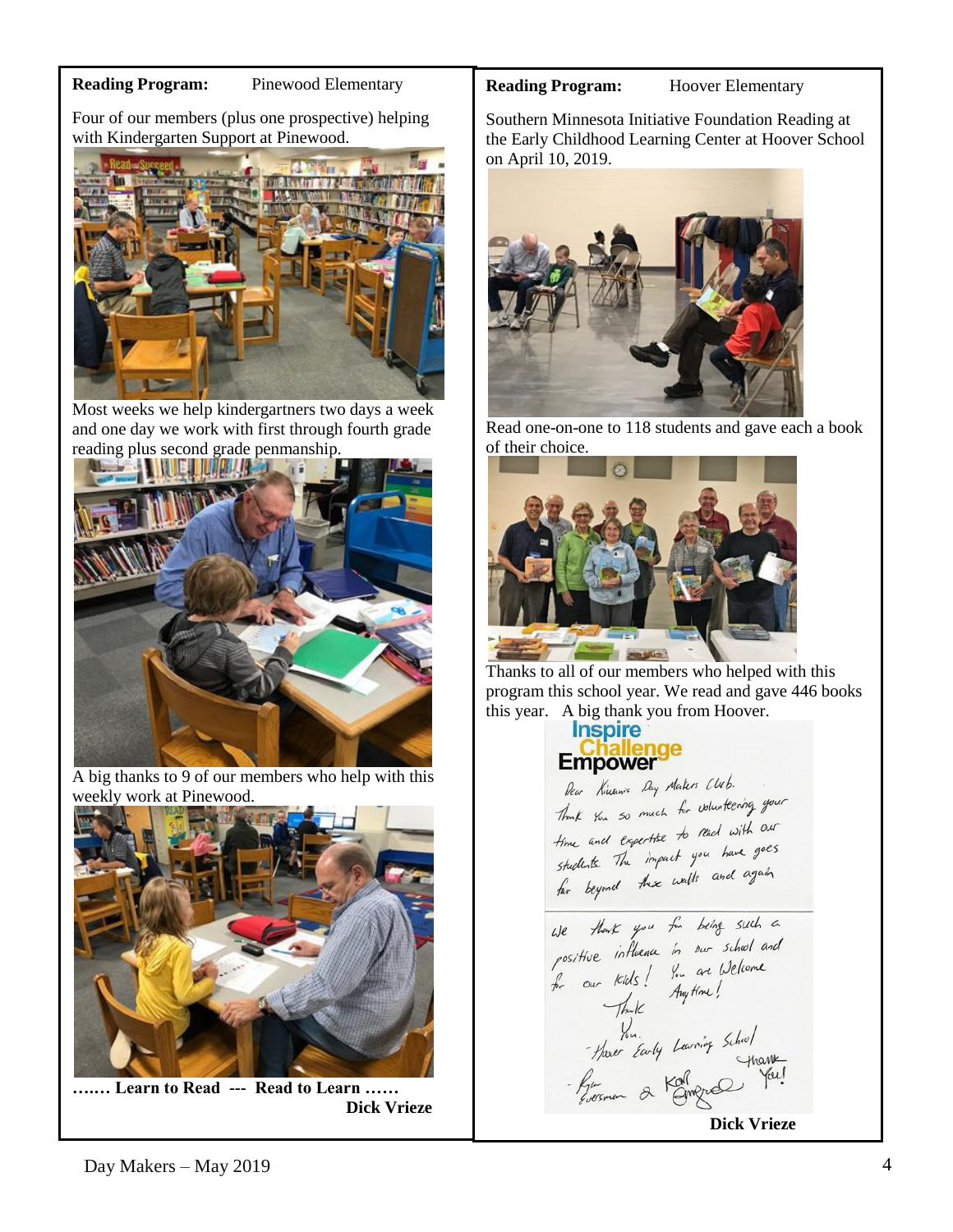# **Century Key Club Support:**

Kiwanis Day Makers are helping Century Key Club make their goal for American Cancer Society project.



Hope was the word spelled out in the luminaries that were all across the Century High School gym. Hope was the keyword in the Relay for Life held Saturday April 20th.



Thanks goes to all 3 city high schools students for a job well done earning money for the American Cancer Society. The event was well planned with activities for all ages. There were all kinds of foods, games, raffles, silent auctions, bingo, an Army run climbing wall, and much more.

Continued next column  $\rightarrow$ 

# **Relay for Life:**

The closing ceremony honored all cancer survivors, care takers and in memory of those who had died of cancer. Everyone in attendance was given glow sticks. We were told to place them in the luminaries that were all around the gym and down the halls. It was an amazing sight.



It was so respectful, not a word was spoken as we walked by all the 100s of lit luminaries.

Congratulations goes to all the students who made this happen. We are especially proud of our Century Key Club!!



Kiwanis Day Makers assisted the Century Key Club by donating \$510 from 42 of our club members.

Helen Kolb **& Society Dick Odell**